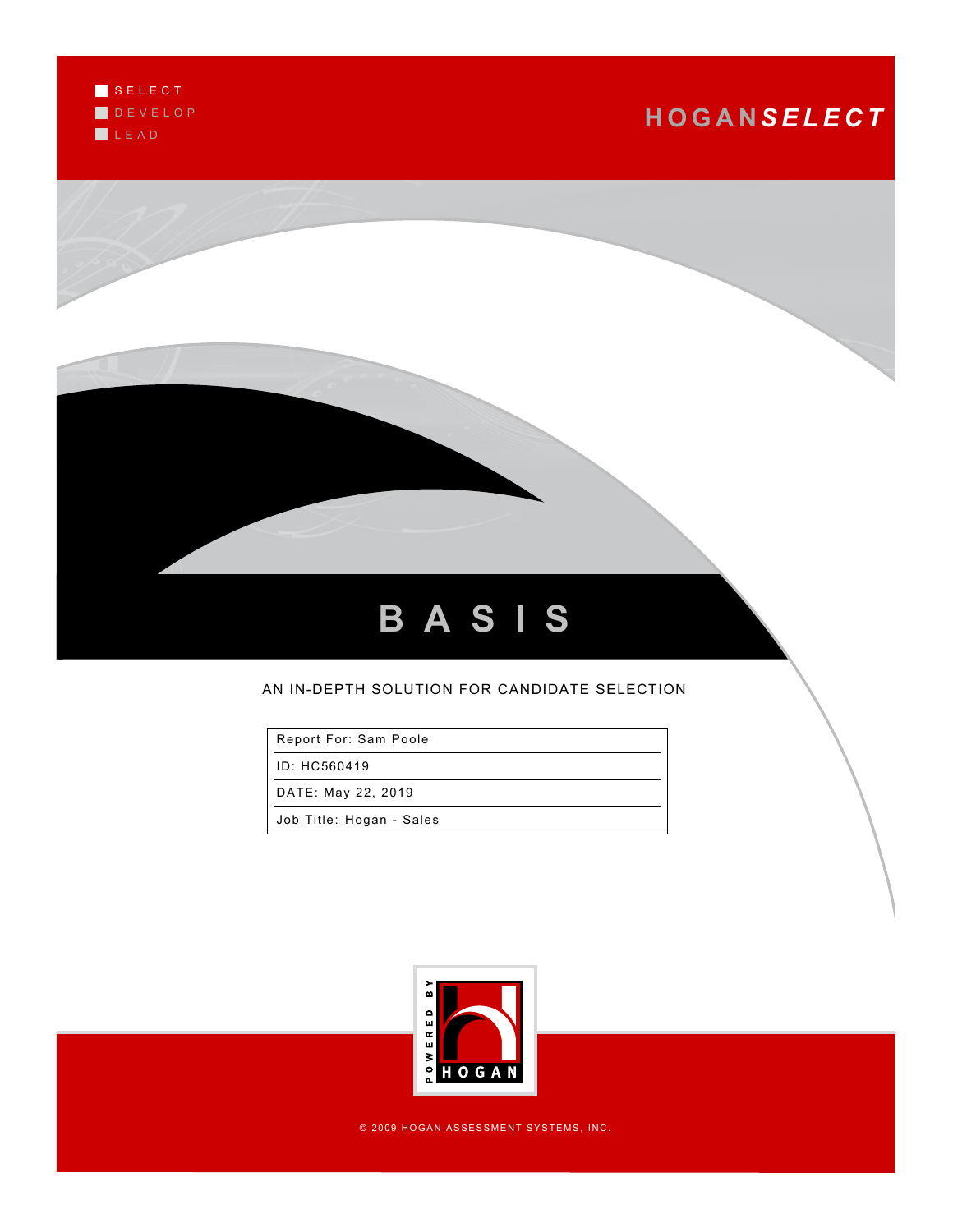

### **INTRODUCTION**

This is the Pre-Employment Assessment Report for Sam Poole. It is divided into different sections, and they are described below.

### **SECTION I - GRAPHIC REPORT**

#### **Hogan Personality Inventory (HPI) Graphic Report**

This section provides a graphic report of the candidate's results on the Hogan Personality Inventory (HPI). The HPI evaluates people on seven well-known characteristics that influence occupational success.

#### **Motives, Values, Preferences Inventory (MVPI) Graphic Report**

This section provides a graphic report of the candidate's results on the Motives, Values, and Preferences Inventory (MVPI). The MVPI evaluates individual fit within a corporate culture; it indicates the kind of jobs, work, and environments people will find most satisfying.

### **SECTION II - SUMMARY OF ASSESSMENT RESULTS**

#### **Employment Fit**

This section reviews the candidate's results, focusing on general characteristics relevant to that person's success in most work environments. The review covers the candidate's reaction to stressful situations, how the candidate will manage the assignments associated with a job, and how the candidate will approach learning in a new job.

#### **Job Fit**

This section reviews the candidate's assessment results in terms of fit with a particular job. Different characteristics are important for success in different jobs, and characteristics that are important in one job may interfere with performance in others.

#### **Organization Fit**

This section reviews the candidate's results in terms of fit within a particular organization. The culture of every organization is different, and just because a candidate fits with a specific job, does not mean that he/she will fit within the organization.

#### **Candidate Fit Recommendation**

This section provides an overall recommendation regarding the candidate's degree of fit within the job at your organization. This recommendation is based on the assessment data.

#### **Candidate Interview Style**

This section summarizes the candidate's interview style. Interview style can impact the evaluation of a candidate's fit for the position. This section indicates what to expect from a candidate in order to minimize the impact of interviewing skills.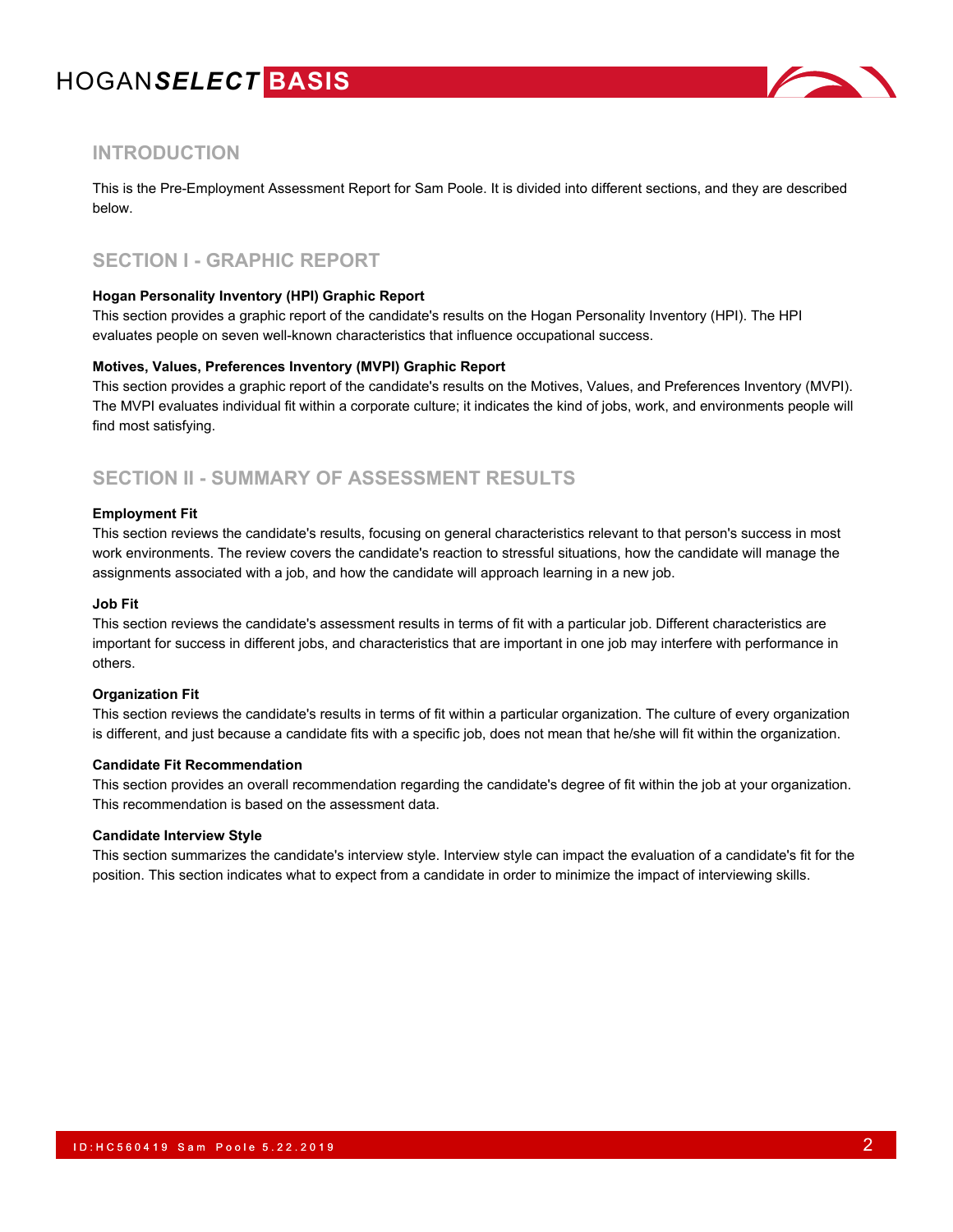

### **SECTION III - STRUCTURED INTERVIEW GUIDE**

This section provides a structured interview guide based on the candidate's assessment results. The interview guide is designed to increase the hiring manager's understanding of the assessment results and allow him/her to probe areas of particular concern regarding the candidate's job fit. The guide also provides a systematic method for making a hiring decision using a combination of the assessment and the interview results.

## **SECTION IV – OVERALL EVALUATION OF CANDIDATE**

This section provides a way in which to combine the candidate's assessment and interview results into an overall evaluation. From this, you will be able to make a more informed hiring decision.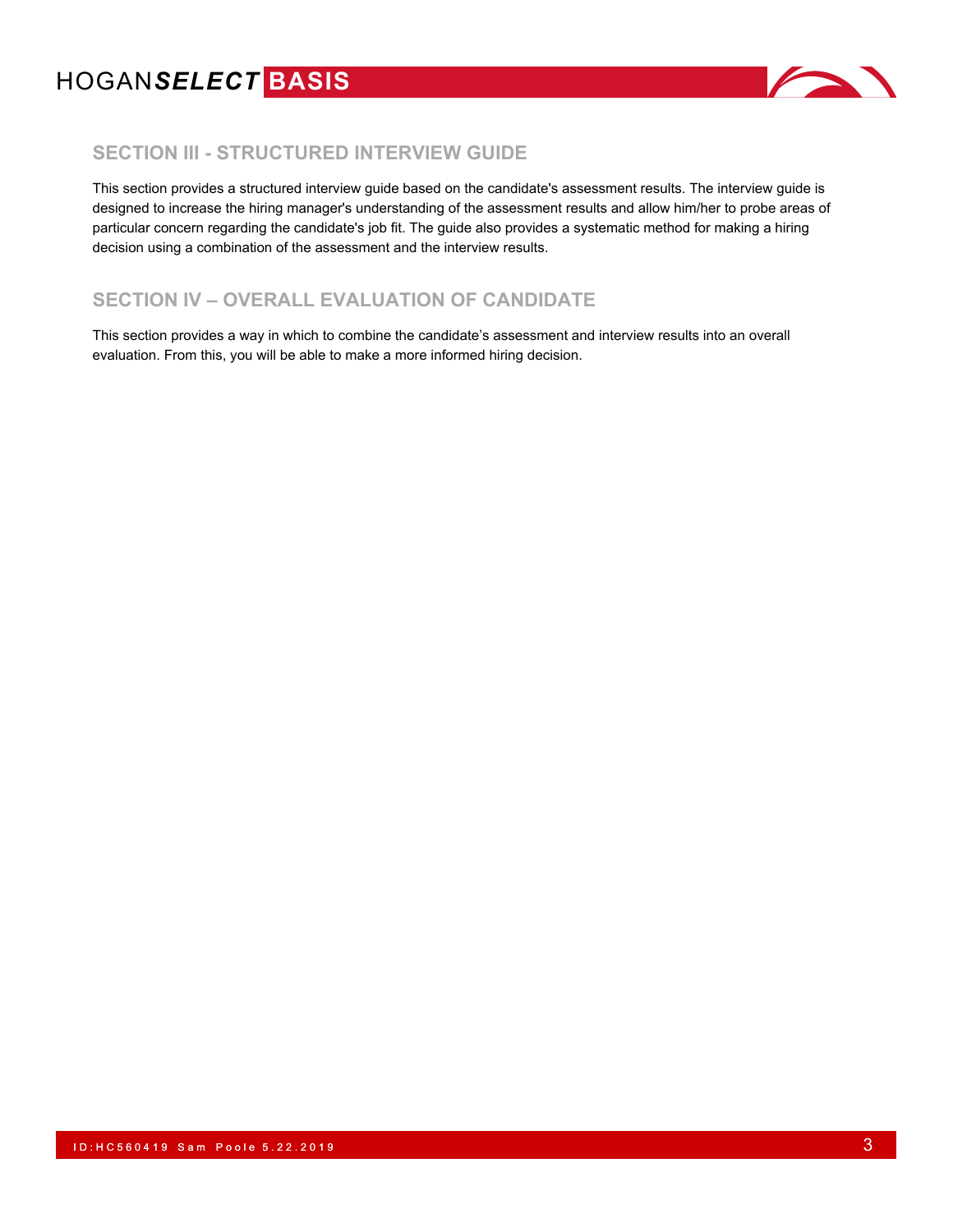Adjustment | 99

Ambition | 85

Sociability 77

Prudence  $68$ 

Inquisitive  $\vert$  91

Learning Approach | 74

Interpersonal Sensitivity | 73





NOTES: Scales with a shaded bar have been identified as important to success. Scores inside the range increase a candidate's probability of success.

LOW AVERAGE HIGH

| <b>Adjustment</b>                | Reflects the degree to which a person is calm or moody and volatile. High scorers<br>seem confident, resilient, and optimistic. Low scorers seem tense, irritable, and<br>negative.                                                         |
|----------------------------------|---------------------------------------------------------------------------------------------------------------------------------------------------------------------------------------------------------------------------------------------|
| <b>Ambition</b>                  | Evaluates the degree to which a person seems leaderlike and values<br>achievement. High scorers seem competitive and hard working. Low scorers<br>seem unassertive and less interested in advancement.                                      |
| <b>Sociability</b>               | Assesses the degree to which a person appears socially self-confident. High<br>scorers seem outgoing and colorful. Low scorers seem reserved and quiet.                                                                                     |
| <b>Interpersonal Sensitivity</b> | Reflects tact and perceptiveness. High scorers seem friendly, warm, and popular.<br>Low scorers seem independent, frank, and direct.                                                                                                        |
| <b>Prudence</b>                  | Concerns self control and conscientiousness. High scorers seem organized,<br>dependable, and easy to supervise. Low scorers seem spontaneous and flexible.                                                                                  |
| Inquisitive                      | Reflects the degree to which a person seems curious, adventurous, and<br>imaginative. High scorers tend to be quick-witted and visionary, but easily bored.<br>Low scorers tend to be practical, focused, and able to concentrate.          |
| <b>Learning Approach</b>         | Reflects the degree to which a person values education as an end in itself. High<br>scorers tend to enjoy reading and studying. Low scorers are less interested in<br>formal education and more interested in hands-on learning on the job. |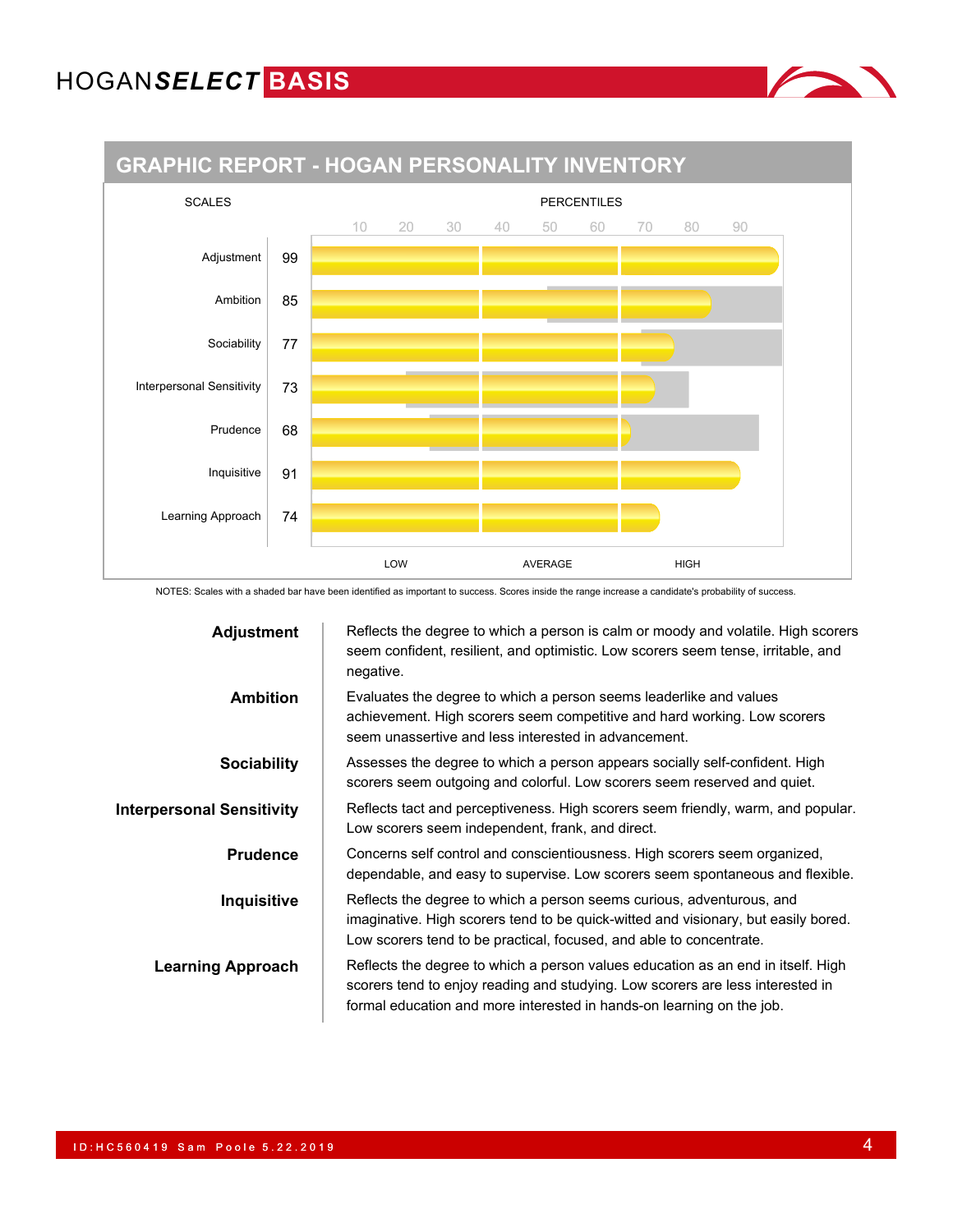

NOTES: Scales with a shaded bar have been identified as important to success. Scores inside the range increase a candidate's probability of success.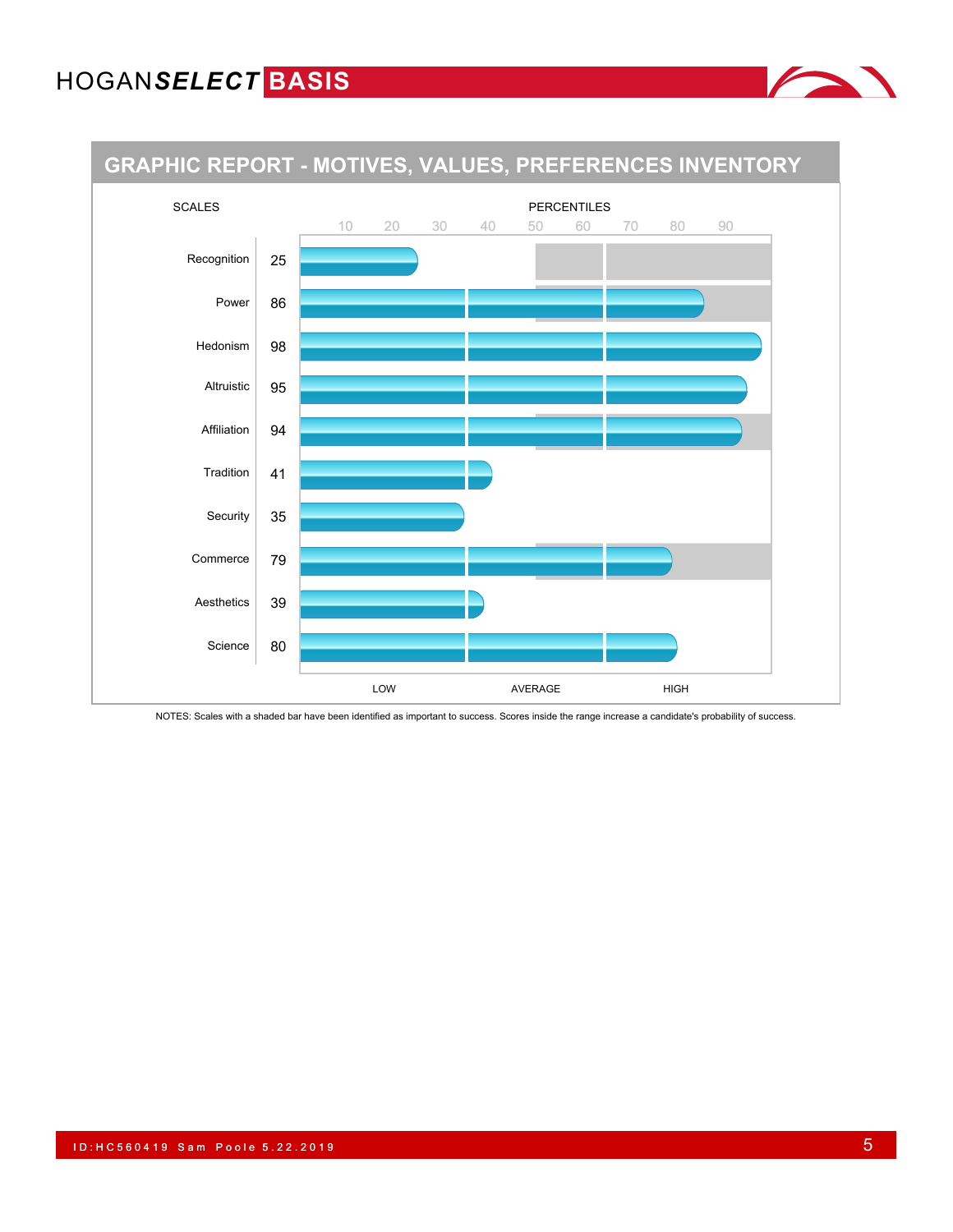| <i>ECI</i> BASIS   |                                                                                                                                        |
|--------------------|----------------------------------------------------------------------------------------------------------------------------------------|
| <b>Recognition</b> | Concerns a desire to be recognized, and a lifestyle guided by a search for<br>opportunities to be noticed.                             |
| <b>Power</b>       | Concerns the desire to make a difference, and a lifestyle characterized by<br>competition and achievement striving.                    |
| <b>Hedonism</b>    | Concerns the pursuit of fun, variety, and pleasure, and a lifestyle organized<br>around eating, drinking, traveling, and entertaining. |
| <b>Altruistic</b>  | Concerns a need to help others, and a lifestyle organized around coaching,<br>teaching, and improving the lives of the less fortunate. |
| <b>Affiliation</b> | Concerns a desire for social contact, and a lifestyle organized around socializing<br>and reaching out to others.                      |
| <b>Tradition</b>   | Concerns a commitment to family, work, respect for authority, and a lifestyle                                                          |

organized around tradition and old-fashioned values.

**Aesthetics** Concerns quality, and a lifestyle organized around art, music, and fashion. **Science** Concerns being interested in science, enjoying technology, and preferring to make data-based—as opposed to intuitive—decisions.

increases and financial planning.

**Security** Concerns a need for predictability, structure, order, and a lifestyle organized around avoiding risks and minimizing errors and mistakes. **Commerce** Concerns an interest in financial issues, and a lifestyle organized around salary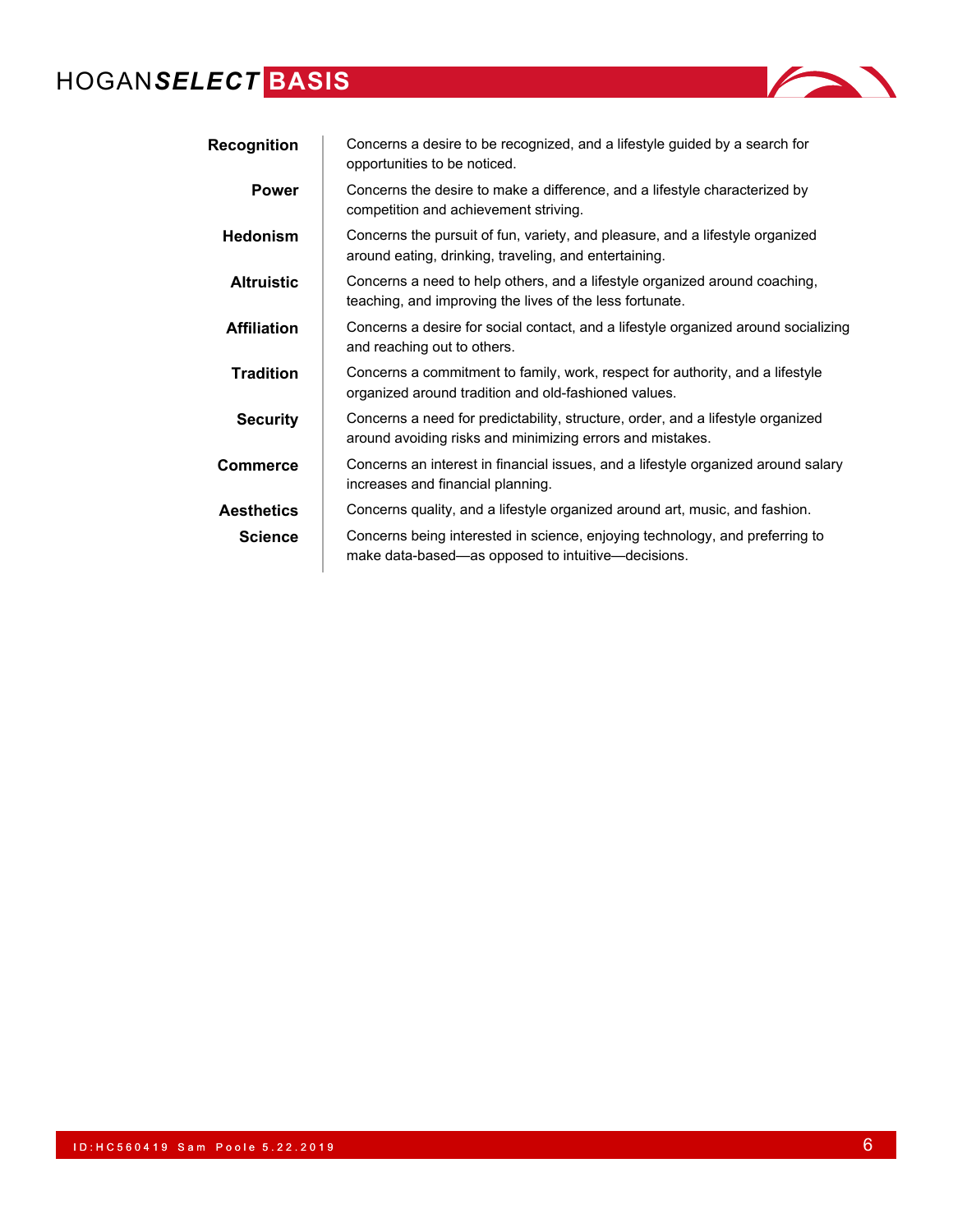

### **Section II – Summary of Assessment Results**

#### **Employment Fit — Overall Suitability for Work**

Sam Poole usually is poised, confident, and self-assured but also may overestimate his abilities, and may ignore feedback. He usually is conscientious, careful about rules and procedures, and will gather the information needed to make informed decisions. Sam Poole tends to be achievement oriented, interested in training, and will stay up to date on new developments in business and technology.

#### **Job Fit — Suitability for the Position**

Mr. Poole will tend to remain calm, composed, and confident in demanding sales positions. His customers and managers will appreciate his confidence and positive attitude. However, he may at times not seem appropriately concerned about impending problems, customer demands, or performance feedback. He will tend to have high expectations for himself and will likely work hard to advance his career. Consequently, he may sometimes overextend himself due to overconfidence. He is eager to succeed and may become dissatisfied if promotions are not available. His ability to focus and channel his energy into pursuing sales prospects will facilitate his success. Furthermore, he will tend to be insightful about social cues and foster a collegial and collaborative sales environment. He will have strong relationship-building and client management skills. As a result, he may struggle with assertiveness or avoid conflicts and confrontations, even when it is necessary. He will tend to be a reliable sales professional because he will be perceived as conscientious, trustworthy, and hardworking. He will be planful, well organized, and comfortable with rules and procedures. On the other hand, he may be somewhat rigid or inflexible in meeting customer needs or adapting to unscheduled customer calls and will need guidance in ambiguous situations. In addition, he will tend to be talkative, outgoing, and comfortable establishing new contacts in most sales roles. He will likely seem gregarious and approachable, but he may not always actively listen to his customers and may spend too much time socializing.

- Will be calm and even-tempered in demanding or ambiguous sales environments
- Adjusts easily to heavy workloads or fast-paced sales environments
- Independent and action-oriented sales person who needs little, if any, direction
- Driven and ambitious; works hard to meet challenging sales goals
- Good at building strong business relationships with customers and colleagues
- Pleasant and socially insightful; attempts to resolve issues in a manner that satisfies all parties
- Customers and clients will likely view him as reliable, trustworthy, and professional
- Will be task-oriented, good with details, and will follow through with customers and prospects
- Likely establishes relationships with new customers easily
- Will excel in public sales situations such as customer meetings, public receptions, and trade shows

#### **Candidate Strengths Candidate Areas of Concern**

- May overestimate own sales abilities or sales challenges and might appear to lack a sense of urgency
- May ignore criticism and negative feedback
- May compete with subordinates or team members in a non-productive way
- His overconfidence may cause him to overextend himself
- May have difficulty pushing customers to make a decision
- May over-promise in order to please others
- May need structure to function and will likely strongly resist change
- May be very rigid and inflexible about rules and policies
- May have a tendency to over-socialize and not listen very well
- May not follow through on the solitary tasks, such as inputting sales data or keeping up with paper work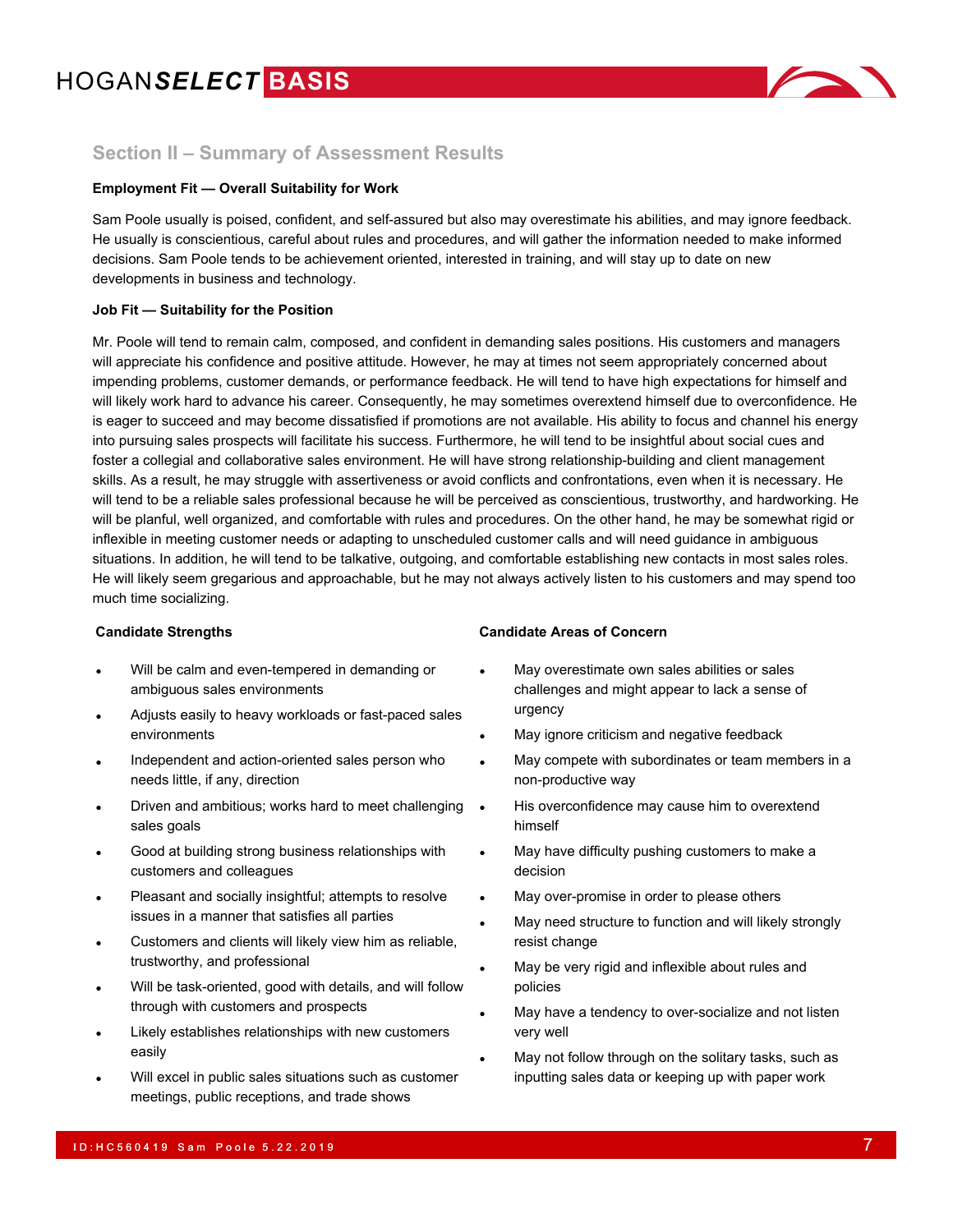

#### **Organization Fit - Suitability for the Culture**

While the previous section detailed Mr. Poole's potential to be successful in a sales role, the organizational fit section provides insight into a candidate's inherent motivators and fit within particular sales cultures. Hogan's research indicates that sales cultures can typically be classified along one or more of four dimensions -- Commerce, Affiliation, Recognition, and/or Power. Furthermore, candidates are likely to be more successful in roles in which their motivators/drivers are matched by the culture of the sales organization. Since organizational cultures vary, it is not necessary for candidates to have high scores on all four dimensions; simply the ones that define the organization's particular sales culture. Listed below is an overview of how Mr. Poole falls within the four dimensions. COMMERCE: A sales culture with a pay-for-performance compensation structure will be a good fit for him. He will likely be strongly motivated by money and most satisfied working in an environment focused on current business strategies, the marketplace, competitors' activities, and other issues related to the company's financial success. AFFILIATION: He will tend to be highly motivated by the process of communication, relationship building, and interaction. He will likely find it rewarding to deal with customers, network, and work across divisions within the organization and may struggle if expected to work alone in a sales environment. RECOGNITION: He will be a better fit in a workplace in which he can work behind the scenes and receive less public acknowledgment or fanfare for his sales achievements. He will likely prefer sales environments where credit is shared amongst the team rather than environments that place him in the limelight. POWER: He will tend to value hard working and results-oriented sales cultures. He will likely be motivated by opportunities to compete and advance and may feel stagnated in an environment that does not afford him opportunity for achievement and promotion.

#### **Overall Candidate Recommendation**

Based on the assessment results, and in comparison to the job or job family profile, Sam Poole's overall fit for the position is:











**Low Moderate I Moderate II Moderate III High**

#### **Candidate Interview Style**

**The following suggests how Sam Poole is likely to behave during the interview.**

| <b>Interview Style</b>                                                                                                                                               | Low | Moderate | High |
|----------------------------------------------------------------------------------------------------------------------------------------------------------------------|-----|----------|------|
| <b>Emotional Demeanor</b><br>Candidates with low scores may appear tense and nervous; those<br>with high scores may appear calm and relaxed.                         |     |          |      |
| Rapport<br>Candidates with low scores may seem quiet and even shy; those<br>with high scores may seem talkative and approachable.                                    |     |          |      |
| <b>Relationship Building</b><br>Candidates with low scores may appear challenging and<br>independent; those with high scores may seem agreeable and<br>ingratiating. |     |          |      |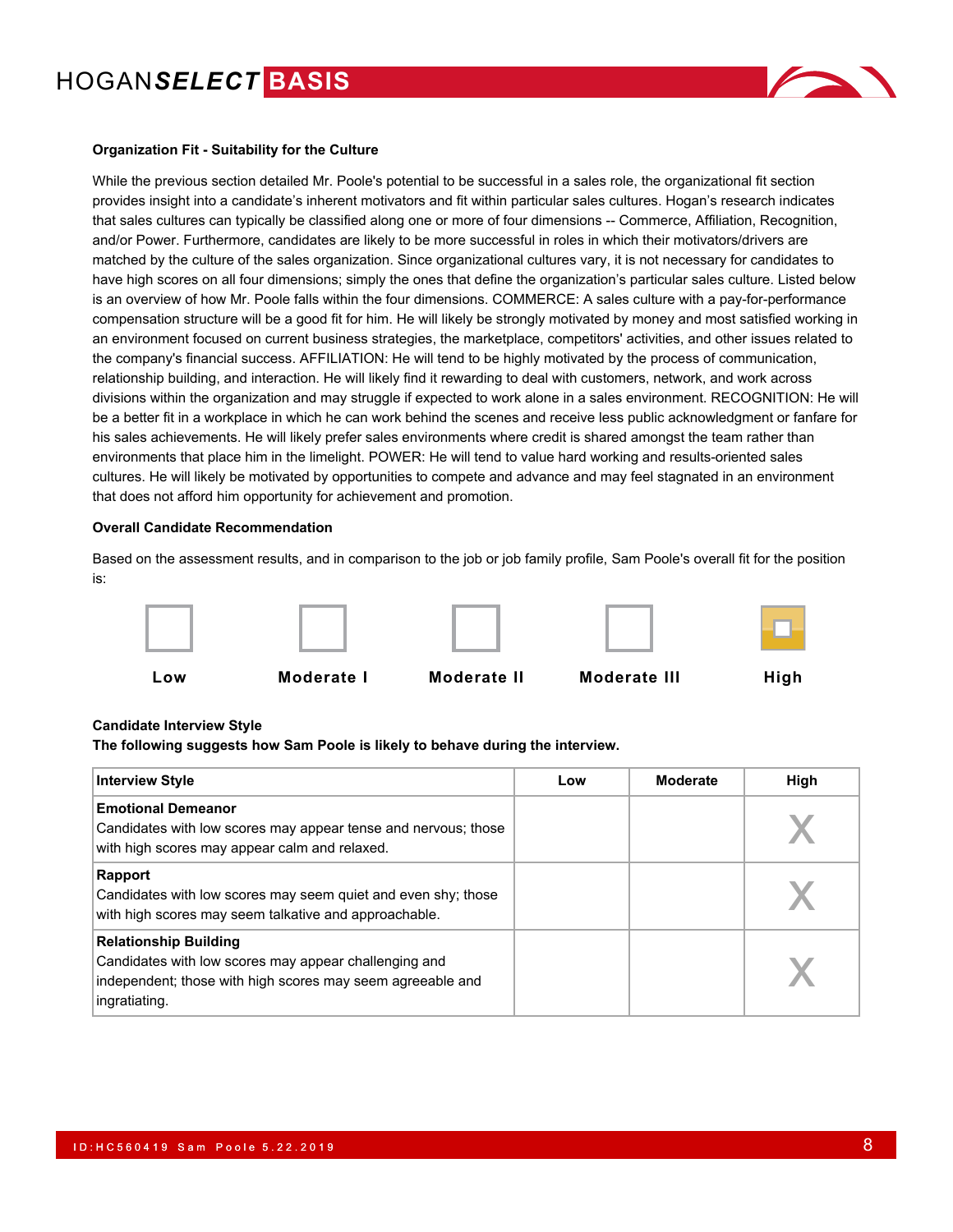

### **Section III - Structured Interview Guide**

### **Part 1 - Interview (Employment Fit)**

These questions about Employment Fit focus on how easy it will be to manage Mr. Poole. The questions are derived from the Assessment Report - Employment Fit.

| <b>Scale - Question</b>                                                                                                                                       |                                                                                                     | What to look for                                                                                                                                   |                                                                                                                                              |      |  |
|---------------------------------------------------------------------------------------------------------------------------------------------------------------|-----------------------------------------------------------------------------------------------------|----------------------------------------------------------------------------------------------------------------------------------------------------|----------------------------------------------------------------------------------------------------------------------------------------------|------|--|
| <b>Adjustment</b><br>Give an example of how your ability to keep a "level head" made the difference<br>between success and failure.                           |                                                                                                     | The ability to remain calm in pressure-<br>filled situations, to avoid responding<br>emotionally, and to learn from past<br>mistakes.              |                                                                                                                                              |      |  |
| Notes:                                                                                                                                                        |                                                                                                     | <b>Question Rating:</b>                                                                                                                            |                                                                                                                                              |      |  |
|                                                                                                                                                               |                                                                                                     | Low                                                                                                                                                | Moderate                                                                                                                                     | High |  |
| <b>Prudence</b><br>Describe a situation when it was important for you to complete an assignment<br>by a specific date or within a specific time frame.        |                                                                                                     |                                                                                                                                                    | The ability to meet and follow-through on<br>commitments, to complete a high quality<br>task or assignment within a specified time<br>frame. |      |  |
| Notes:                                                                                                                                                        |                                                                                                     | Question Rating:                                                                                                                                   |                                                                                                                                              |      |  |
|                                                                                                                                                               |                                                                                                     | Low                                                                                                                                                | Moderate                                                                                                                                     | High |  |
| <b>Learning Approach</b><br>Give an example of how you remain up-to-date with respect to new<br>developments in business and technology that affect your job. |                                                                                                     | Evidence of being willing to acquire<br>knowledge specific to your industry and<br>company in order to be more effective in<br>performing the job. |                                                                                                                                              |      |  |
| Notes:                                                                                                                                                        |                                                                                                     |                                                                                                                                                    | <b>Question Rating:</b>                                                                                                                      |      |  |
|                                                                                                                                                               |                                                                                                     | Low                                                                                                                                                | Moderate                                                                                                                                     | High |  |
|                                                                                                                                                               | <b>Employment Fit Rating</b>                                                                        |                                                                                                                                                    |                                                                                                                                              |      |  |
| Clear issues or concerns that may<br>present management challenges<br>regardless of coaching and<br>development.                                              | Some potential management<br>challenges that could be overcome<br>through coaching and development. | learn.                                                                                                                                             | Candidate would be easy to manage<br>based on an ability to handle stress,<br>dependability, and a willingness to                            |      |  |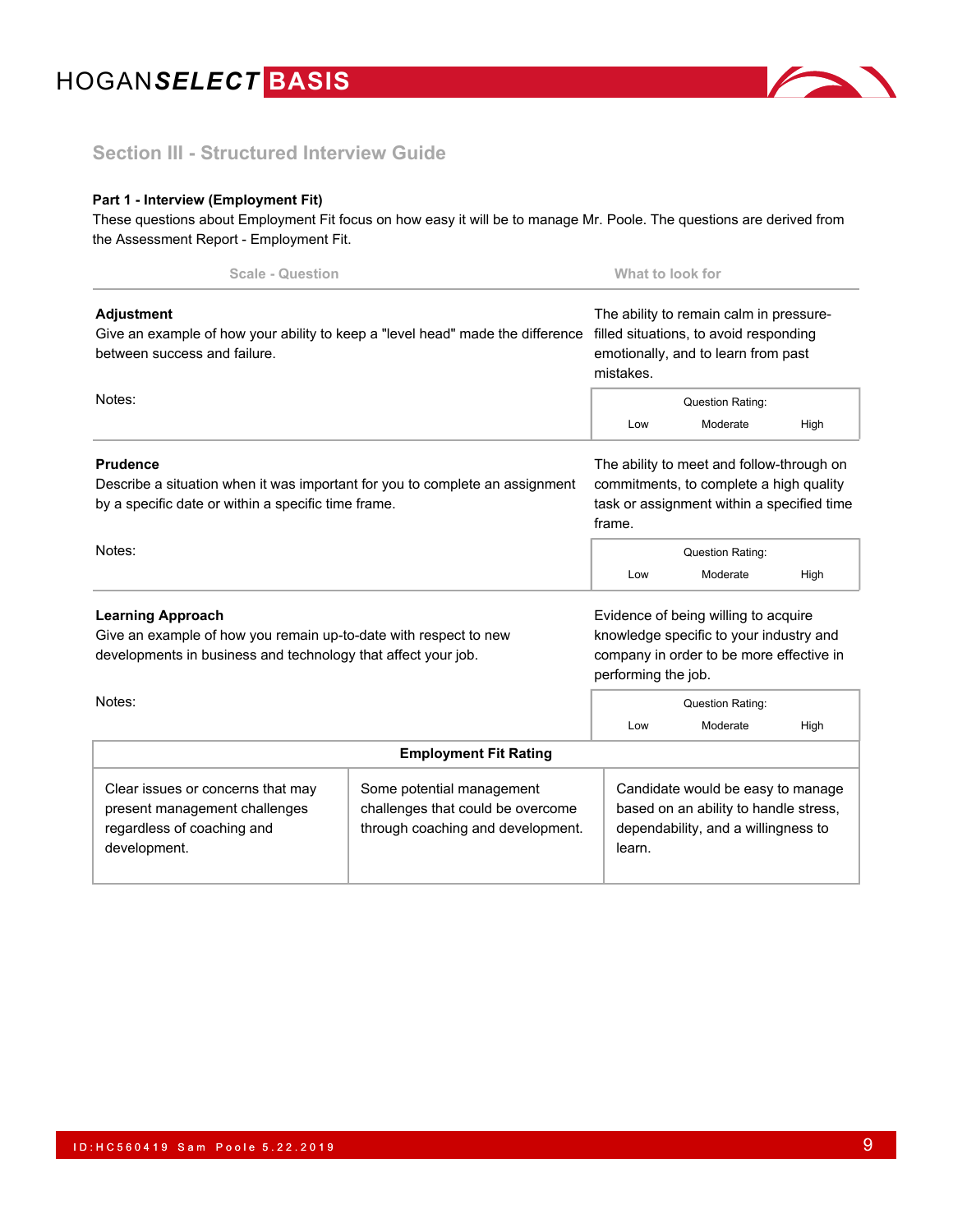

#### **Part 2 - Interview (Job Fit)**

Questions about Job Fit focus on Mr. Poole's ability to perform in the job. The questions are derived from the Assessment Report - Job Fit.

| <b>Scale - Question</b>                                                                                                                                                                                                                  |                                                                                     |                                                                                                                                           | What to look for                                                                                                                                                  |      |  |
|------------------------------------------------------------------------------------------------------------------------------------------------------------------------------------------------------------------------------------------|-------------------------------------------------------------------------------------|-------------------------------------------------------------------------------------------------------------------------------------------|-------------------------------------------------------------------------------------------------------------------------------------------------------------------|------|--|
| <b>Ambition</b><br>Give an example of when you were driven to close a sale, but realized the<br>customer was not ready to commit and you had to "back-off" to maintain a<br>positive relationship with the customer.                     |                                                                                     | Answer demonstrates the ability to read<br>clients and recognize when to temper<br>aggressive sales tactics.                              |                                                                                                                                                                   |      |  |
| Notes:                                                                                                                                                                                                                                   |                                                                                     |                                                                                                                                           | Question Rating:                                                                                                                                                  |      |  |
|                                                                                                                                                                                                                                          |                                                                                     | Low                                                                                                                                       | Moderate                                                                                                                                                          | High |  |
| <b>Ambition</b><br>Give an example of a time when your competitive nature got the best of you<br>and you found yourself competing against peers instead of collaborating? What<br>made you realize your mistake and how did you respond? |                                                                                     | Answer demonstrates the ability to<br>recognize when his competitive nature<br>gets out of hand and how to make<br>necessary adjustments. |                                                                                                                                                                   |      |  |
| Notes:                                                                                                                                                                                                                                   |                                                                                     |                                                                                                                                           | <b>Question Rating:</b>                                                                                                                                           |      |  |
|                                                                                                                                                                                                                                          |                                                                                     | Low                                                                                                                                       | Moderate                                                                                                                                                          | High |  |
| <b>Interpersonal Sensitivity</b><br>Give an example of a time when you felt uncomfortable confronting a customer<br>on a difficult issue, such as a past due invoice. How did you handle the<br>situation and what was the outcome?      |                                                                                     | Answer reveals ability to confront<br>problems with a customer and<br>successfully resolve the situation without<br>giving in.            |                                                                                                                                                                   |      |  |
| Notes:                                                                                                                                                                                                                                   |                                                                                     | Low                                                                                                                                       | Question Rating:<br>Moderate                                                                                                                                      | High |  |
| <b>Prudence</b><br>Give me an example of a time when you lost business because you adhered<br>strictly to the rules and later regretted doing so. Describe the situation and what<br>would you have done differently.                    |                                                                                     |                                                                                                                                           | Answer demonstrates candidate's ability<br>to recognize when policies and<br>procedures need to be re-evaluated or re-<br>worked to meet changing business needs. |      |  |
| Notes:                                                                                                                                                                                                                                   |                                                                                     | Low                                                                                                                                       | Question Rating:<br>Moderate                                                                                                                                      | High |  |
|                                                                                                                                                                                                                                          | <b>Job Fit Rating</b>                                                               |                                                                                                                                           |                                                                                                                                                                   |      |  |
| Poor or missing examples of<br>successful performance of the job.                                                                                                                                                                        | Some positive examples associated<br>with the successful performance of<br>the job. | Specific, positive examples in each<br>of the areas associated with<br>successful performance of the job.                                 |                                                                                                                                                                   |      |  |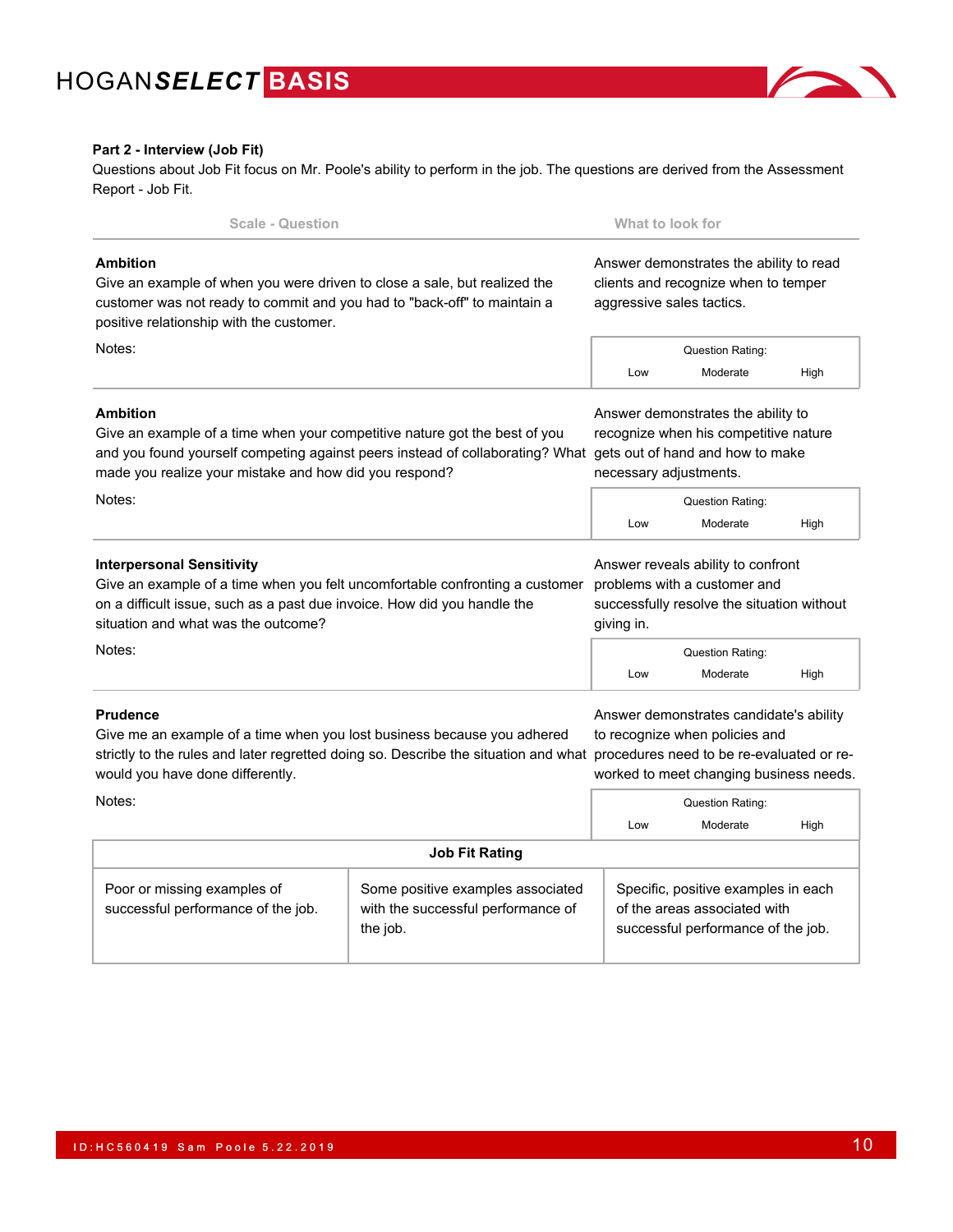

#### **Part 3 - Interview (Organization Fit)**

Questions about Organization Fit focus on Sam Poole's fit with the values and culture of the organization. The questions are derived from the Assessment Report - Organization Fit.

| <b>Scale - Question</b>                                                                                                                                                                                                                                                             |                                                                                     |                                                                                                                                                                                                     | What to look for |                                     |                                                                           |  |
|-------------------------------------------------------------------------------------------------------------------------------------------------------------------------------------------------------------------------------------------------------------------------------------|-------------------------------------------------------------------------------------|-----------------------------------------------------------------------------------------------------------------------------------------------------------------------------------------------------|------------------|-------------------------------------|---------------------------------------------------------------------------|--|
| <b>Commerce</b><br>Have you ever been in a situation where you achieved your personal sales goal continue working towards the<br>but the company did not achieve its overall financial budget, and you did not<br>receive you commissions/bonuses as a result? How did you respond? |                                                                                     | Candidate's answer shows willingness to<br>organization's financial goals, even when<br>opportunities for personal financial gain<br>are not possible or available.                                 |                  |                                     |                                                                           |  |
| Notes:                                                                                                                                                                                                                                                                              |                                                                                     |                                                                                                                                                                                                     |                  | Question Rating:<br>Moderate        | High                                                                      |  |
| <b>Commerce</b><br>Tell me about a time that you exceeded the quarterly or yearly sales goals set<br>by the organization, but did not receive a financial reward as a result. How did<br>you respond?                                                                               |                                                                                     | Candidate's answer shows willingness to<br>continue working towards the<br>organization's financial goals, even when<br>opportunities for personal financial gain<br>are not possible or available. |                  |                                     |                                                                           |  |
| Notes:                                                                                                                                                                                                                                                                              |                                                                                     | Low                                                                                                                                                                                                 |                  | <b>Question Rating:</b><br>Moderate | High                                                                      |  |
| <b>Affiliation</b><br>Give an example of a typical agenda on one of your sales calls? How long do<br>you think an effective sales call should be?                                                                                                                                   |                                                                                     | Answer reveals the ability to manage time<br>effectively and build a purpose driven<br>agenda when interacting with clients.                                                                        |                  |                                     |                                                                           |  |
| Notes:                                                                                                                                                                                                                                                                              |                                                                                     | Low                                                                                                                                                                                                 |                  | Question Rating:<br>Moderate        | High                                                                      |  |
| <b>Recognition</b><br>Describe a situation in which someone else received credit for a success that<br>you actually made the greatest contribution to. How did you respond?                                                                                                         |                                                                                     | Answer demonstrates the candidate's<br>due.                                                                                                                                                         |                  |                                     | ability to push for recognition when it is                                |  |
| Notes:                                                                                                                                                                                                                                                                              |                                                                                     | Low                                                                                                                                                                                                 |                  | Question Rating:<br>Moderate        | High                                                                      |  |
|                                                                                                                                                                                                                                                                                     | <b>Organization Fit Rating</b>                                                      |                                                                                                                                                                                                     |                  |                                     |                                                                           |  |
| Poor or missing examples of<br>successful performance of the job.                                                                                                                                                                                                                   | Some positive examples associated<br>with the successful performance of<br>the job. |                                                                                                                                                                                                     |                  | of the areas associated with        | Specific, positive examples in each<br>successful performance of the job. |  |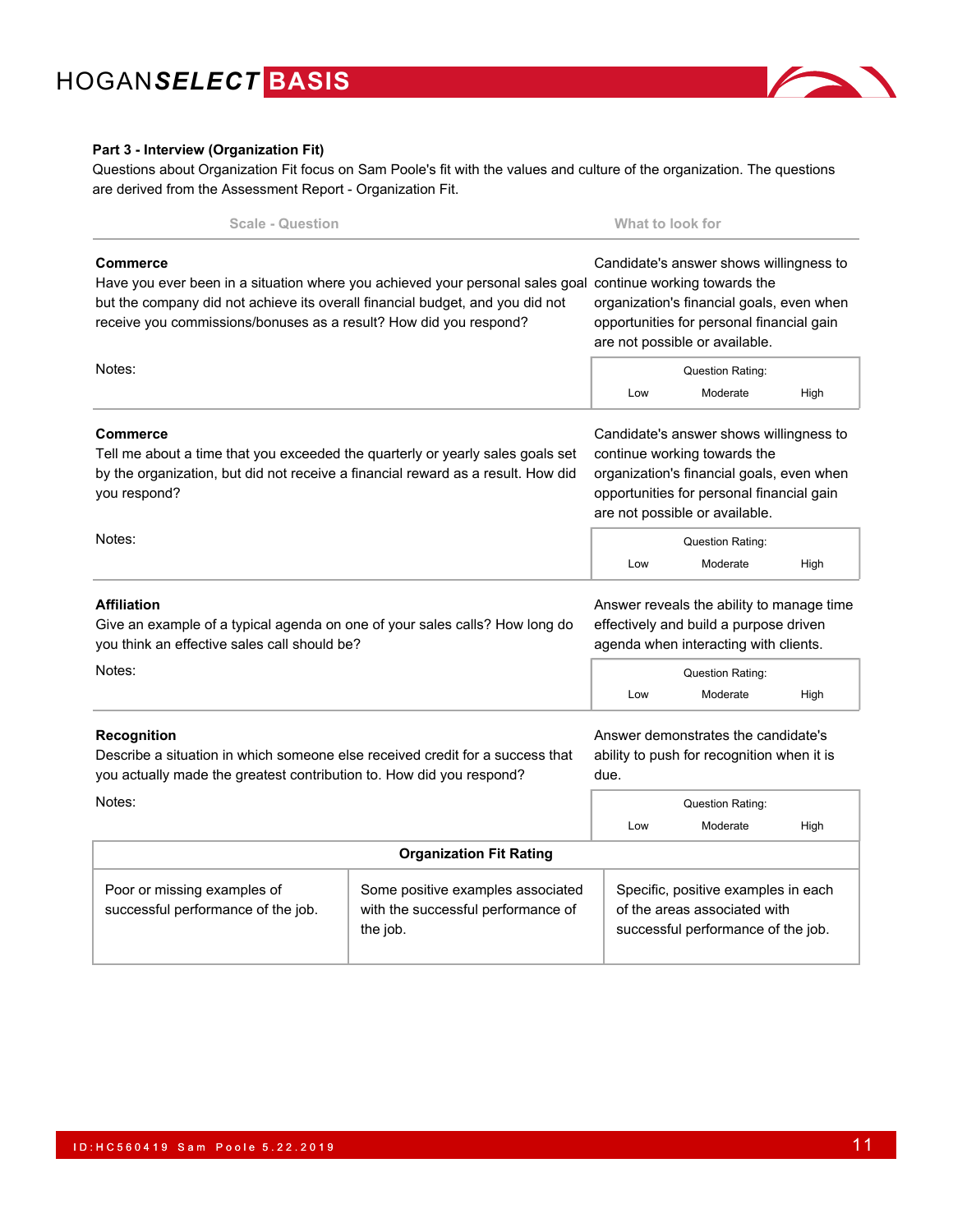

#### **Part 3 - Interview (Position Fit)**

Use this part of the interview guide to ask questions that are specific to the requirements of an open position. These questions can range from specific requirements unique to a particular unit of the organization to technical skills that are needed to perform the basic function of the job.

| <b>QUESTION:</b>                                                      |                                                                     |                                                                          |
|-----------------------------------------------------------------------|---------------------------------------------------------------------|--------------------------------------------------------------------------|
|                                                                       |                                                                     |                                                                          |
| <b>QUESTION:</b>                                                      |                                                                     |                                                                          |
|                                                                       |                                                                     |                                                                          |
| <b>QUESTION:</b>                                                      |                                                                     |                                                                          |
|                                                                       |                                                                     |                                                                          |
|                                                                       |                                                                     |                                                                          |
| <b>QUESTION:</b>                                                      |                                                                     |                                                                          |
|                                                                       |                                                                     |                                                                          |
|                                                                       | <b>Position Fit Rating</b>                                          |                                                                          |
| Poor or missing examples of<br>behavior associated with position fit. | Some positive examples of behavior<br>associated with position fit. | Specific, positive examples of<br>behavior associated with position fit. |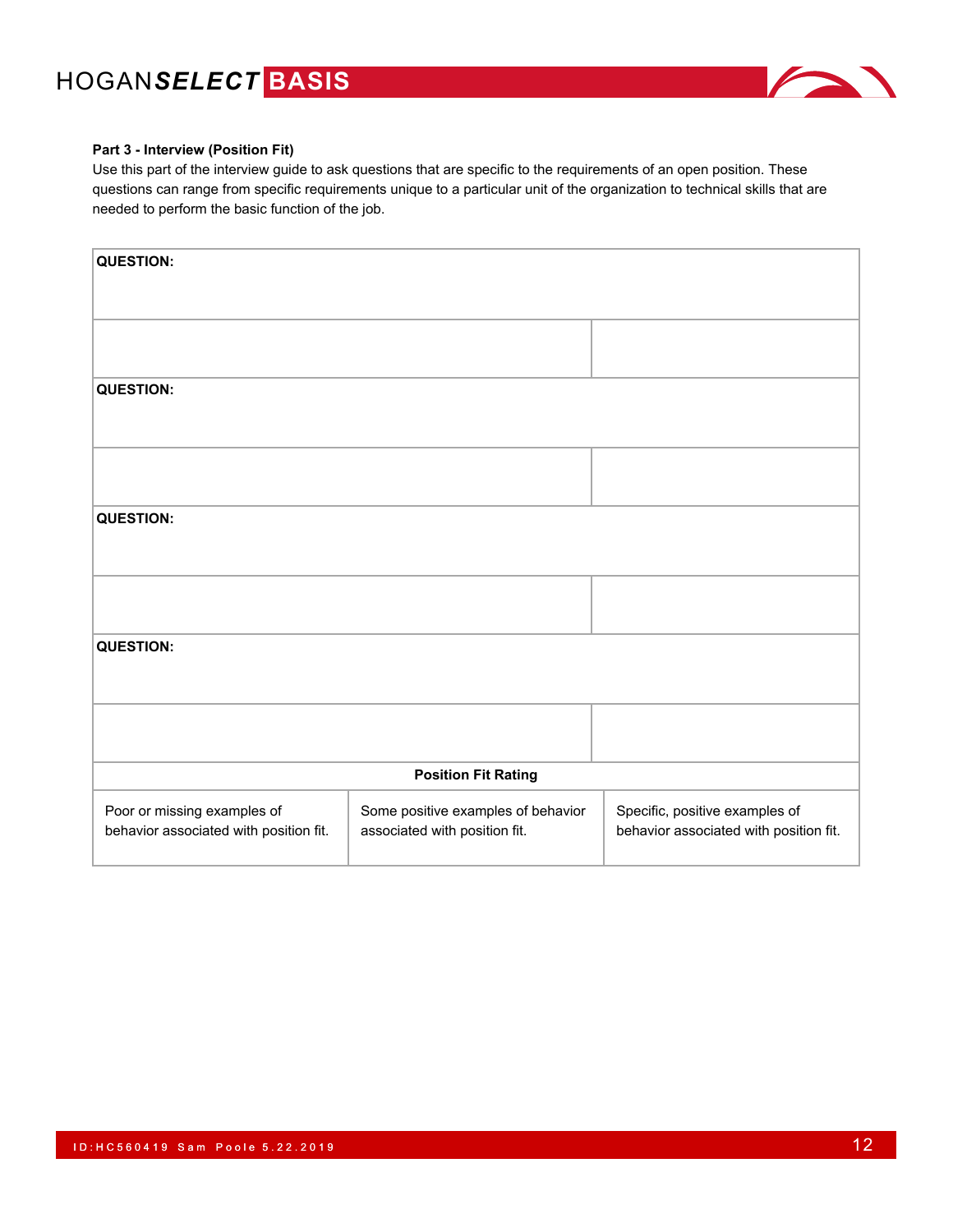

## **Section IV – Overall Evaluation for Sam Poole**

Part 4 is designed to evaluate the candidate's probability of success in the open position. Complete steps A, B, and C to reach a final hiring decision.

#### **A. Review of the interview results**

Transfer your ratings from Section III to the table below by placing an (X) in the appropriate box and note any comments you have on the candidate's performance.

| <b>Interview Area</b>   | Low | <b>Moderate</b> | High | <b>Comments</b> |
|-------------------------|-----|-----------------|------|-----------------|
| <b>Employment Fit</b>   |     |                 |      |                 |
| Job Fit                 |     |                 |      |                 |
| <b>Organization Fit</b> |     |                 |      |                 |
| <b>Position Fit</b>     |     |                 |      |                 |

Based on your interview ratings, evaluate the candidate's overall probability of success.

| <b>Probability of Success (Interview)</b> |                                                                                                                      |  |  |  |  |
|-------------------------------------------|----------------------------------------------------------------------------------------------------------------------|--|--|--|--|
| 1= I ow                                   | Several areas of fit are low and indicate concern regarding the candidate's probability of<br>success.               |  |  |  |  |
| 2= Moderate                               | Most areas of fit are moderate to high with only minor concerns regarding the candidate's<br>probability of success. |  |  |  |  |
| $3 =$ High                                | Moderate to high fit across all areas indicate that the candidate has a high probability of<br>success.              |  |  |  |  |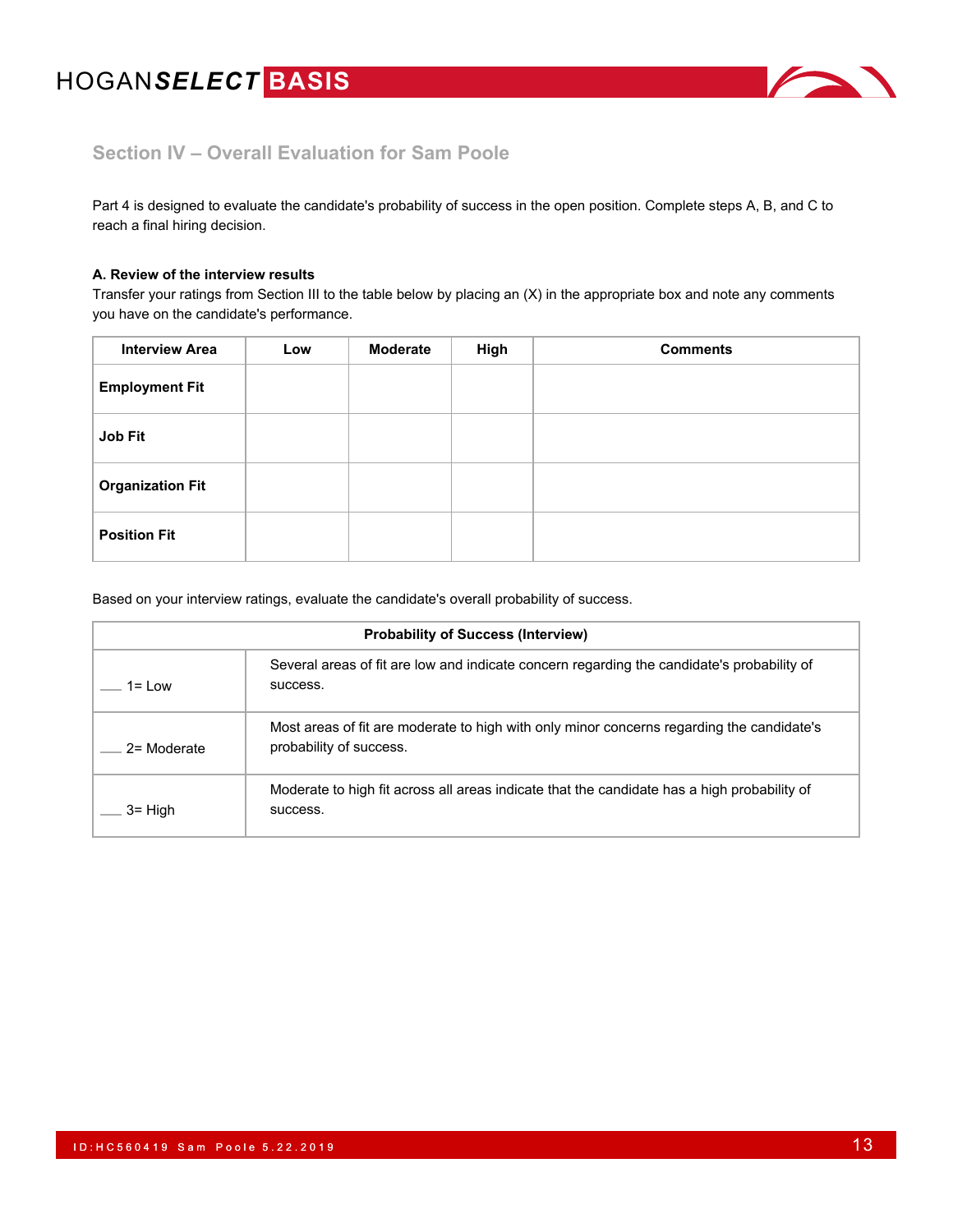

### **B. Review of the assessment results**

Below is the assessment rating the candidate received indicating the probability of success in the position.

| <b>Probability of Success (Assessment)</b>                                                               |                                                                                                          |  |  |  |  |
|----------------------------------------------------------------------------------------------------------|----------------------------------------------------------------------------------------------------------|--|--|--|--|
| The candidate was outside the ranges on key scales indicating a low probability of success.<br>$1 = Low$ |                                                                                                          |  |  |  |  |
| 2= Moderate Low                                                                                          |                                                                                                          |  |  |  |  |
| 3= Moderate                                                                                              | The candidate was inside the range on key scales, indicating a moderate probability of<br>success.       |  |  |  |  |
| 4= Moderate High                                                                                         |                                                                                                          |  |  |  |  |
| 5= Hiah                                                                                                  | The candidate was inside virtually all ranges on key scales indicating a high probability of<br>success. |  |  |  |  |

#### **C. Hiring Decision**

Considering all the information you have on this candidate (resume, training and experience, assessment results, interview results), how would you rate this candidate in comparison to other candidates you have seen for this position (or other similar positions)?

| <b>Comparing Candidates</b> |                                                                                 |     |  |  |
|-----------------------------|---------------------------------------------------------------------------------|-----|--|--|
| $1 = Low$                   | One of the worst candidates that I have seen. Would lower our standards.        |     |  |  |
| 2= Moderate                 | An acceptable candidate.                                                        |     |  |  |
| $3 =$ High                  | One of the best candidates I've seen. Would raise our standards.                |     |  |  |
|                             | Considering all of the information, will you offer this candidate the position? | YES |  |  |